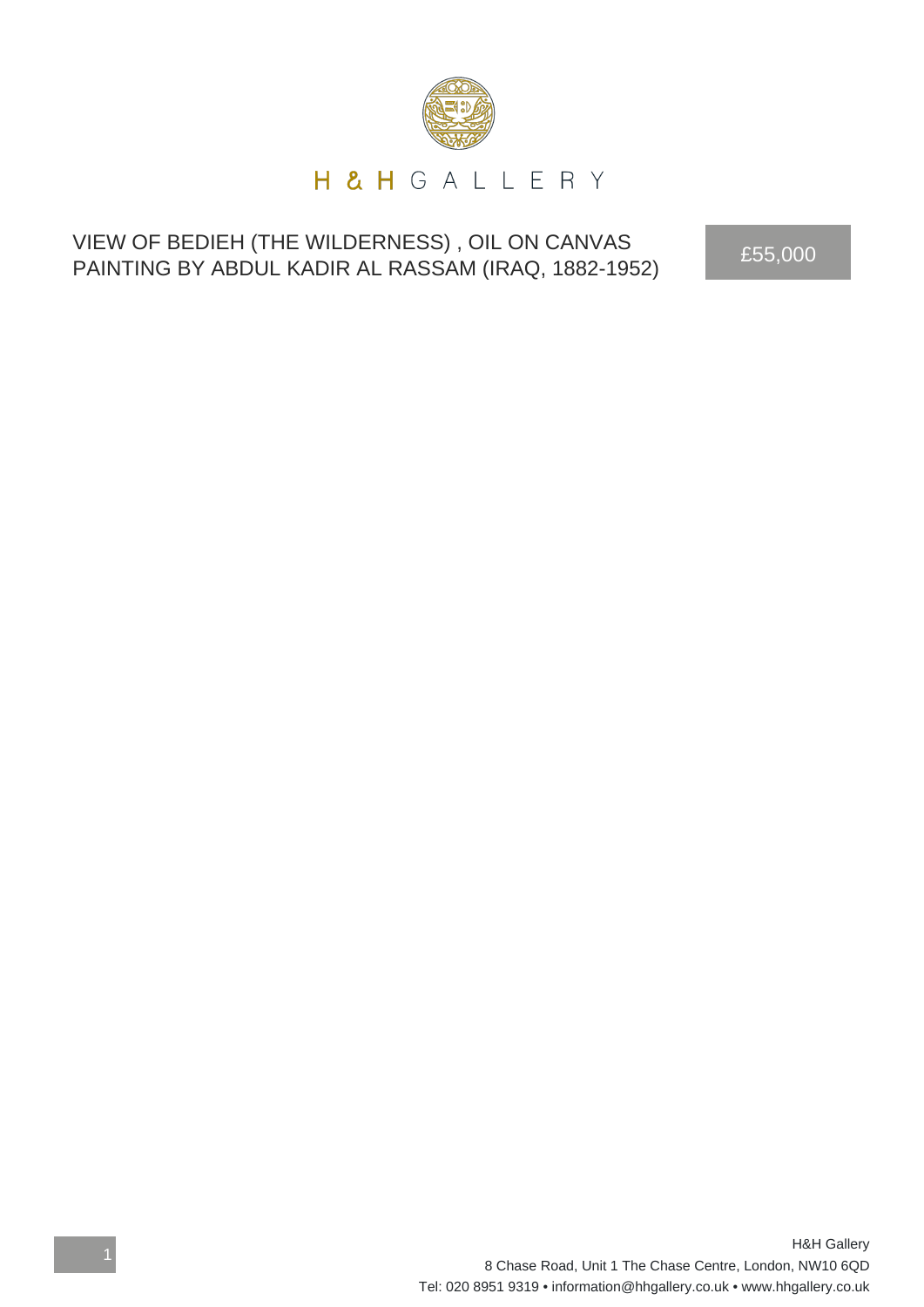

REF: 1211 Height: 92.5 cm (36.4")